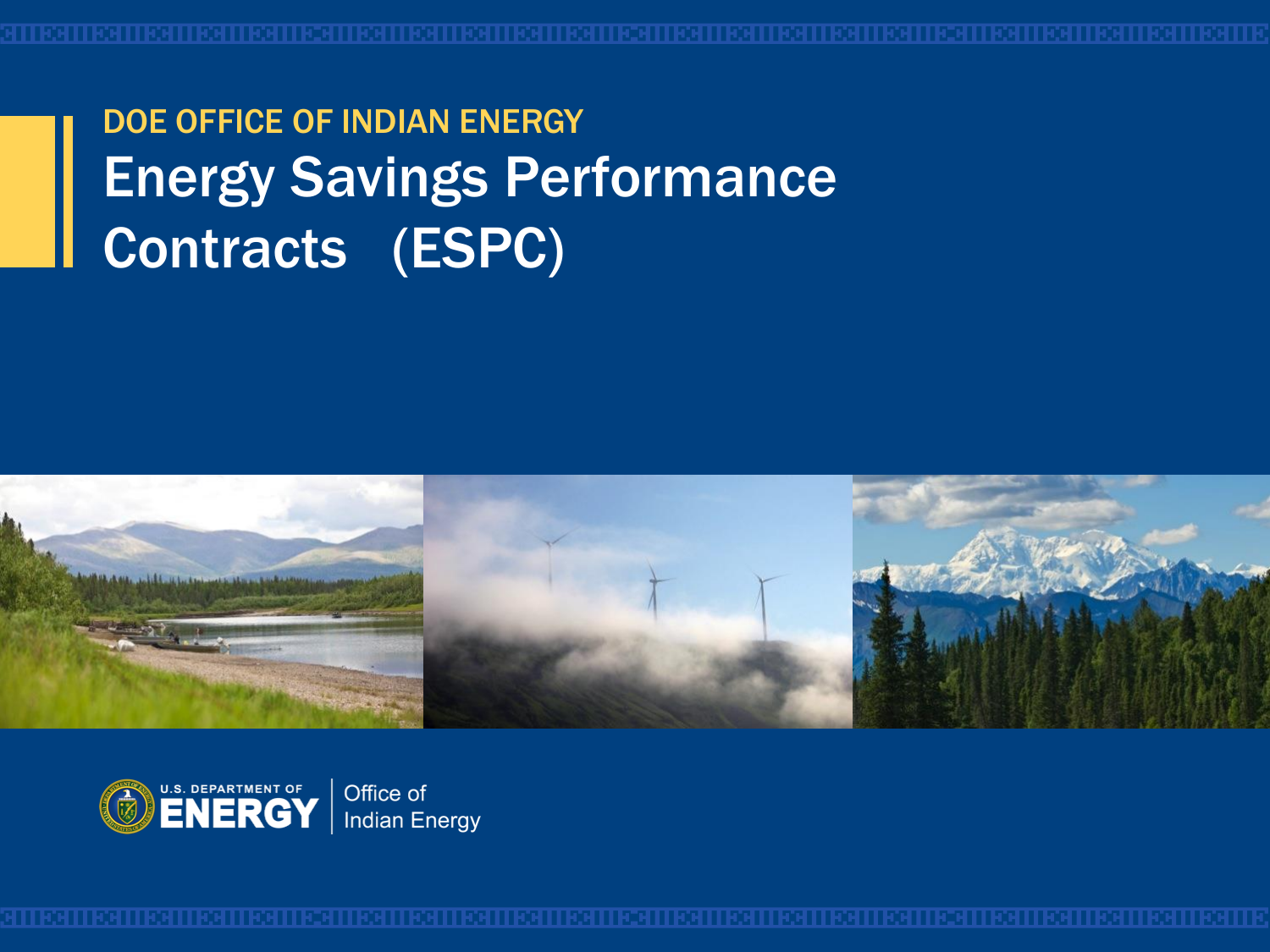# Strategic Energy Plan Findings Lighting upgrades\*

|                       | One-time<br><b>Investment</b> | <b>Annual</b><br><b>Savings</b> | <b>Annual Electricity</b><br>Saved (kWh) | <b>Average Simple</b><br><b>Payback Period</b> |
|-----------------------|-------------------------------|---------------------------------|------------------------------------------|------------------------------------------------|
| Average per community | \$28,314                      | \$4,091                         | 16,727                                   |                                                |
| Average per Building  | \$6,973                       | \$1,007                         | 4,452                                    | 6.9 years                                      |
| <b>Total</b>          | \$198,197                     | \$28,636                        | 117,088                                  |                                                |

Source: Based on lighting upgrades completed with VEEP and EECGB grants through 2013 in Beaver, Fort Yukon, Holy Cross, Kaltag, Koyukuk, Nikolai and Shageluk. Data source: (Alaska Energy Authority, 2013).

### 6.9 years payback if not grant supported

#### How can you finance the one time investment?

\*Interior Regional Energy Plan. Phase II Stakeholder Engagement. December 2015

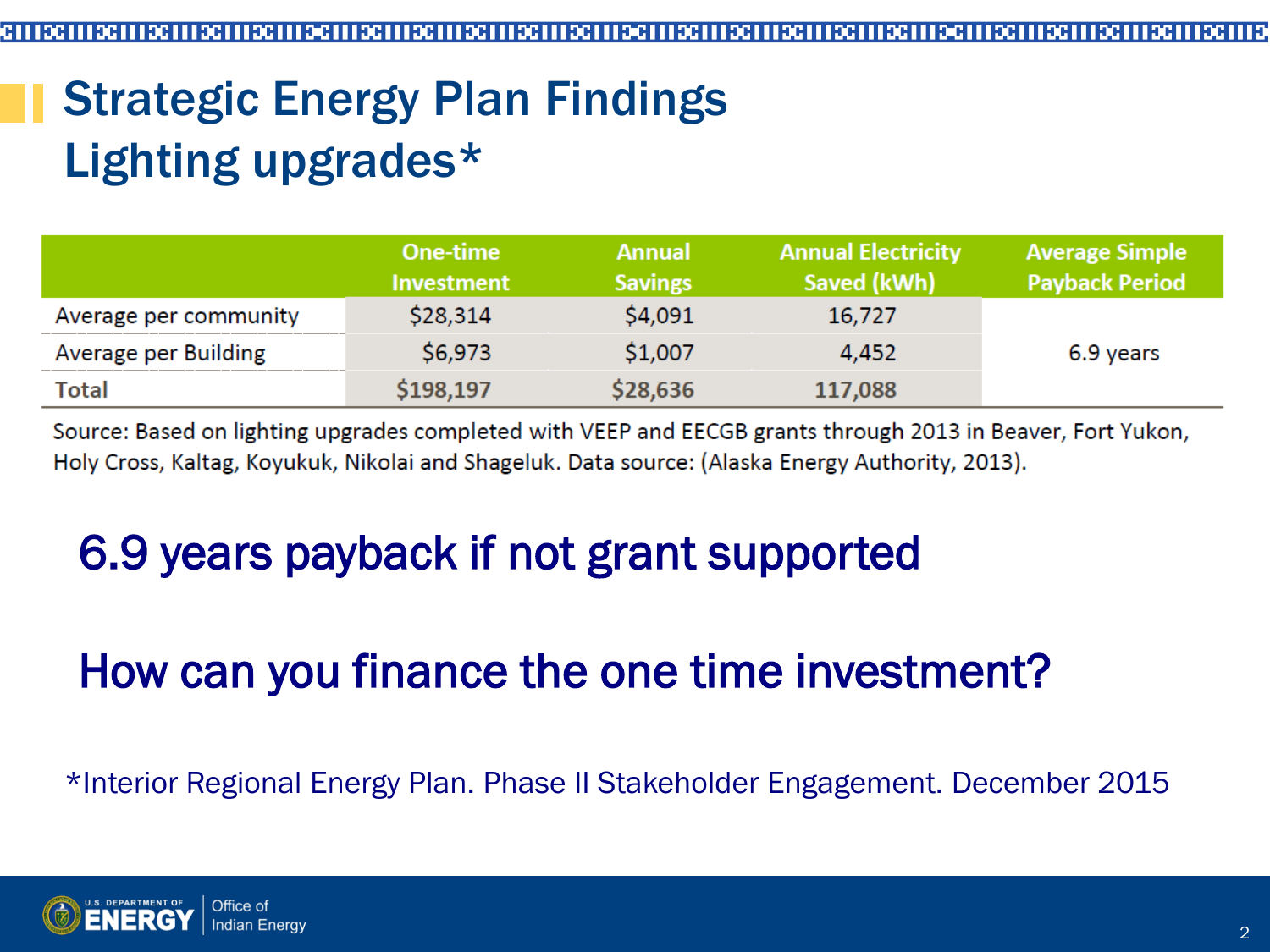#### Energy Savings Performance Contracting (ESPC)

An ESPC is a no up-front cost contracting mechanism between a site customer and an energy service company (ESCO). Energy conservation measures and on-site energy generation are financed and implemented by an ESCO, which is repaid through energy savings.

#### Energy Service Company (ESCO)

- Identifies energy conservation measures
- Designs, engineers and constructs measures
- Guarantees savings
- Pays any savings shortfalls
- Examples of ESCOs: Ameresco, McKinstry, Chevron, Siemens, Honeywell, Tetra Tech, Johnson Controls and Trane
- Concept of Native Corporations creating ESCOs.

For full DOE Listing: [http://energy.gov/eere/femp/qualified-list-energy-service-companies.](http://energy.gov/eere/femp/qualified-list-energy-service-companies)

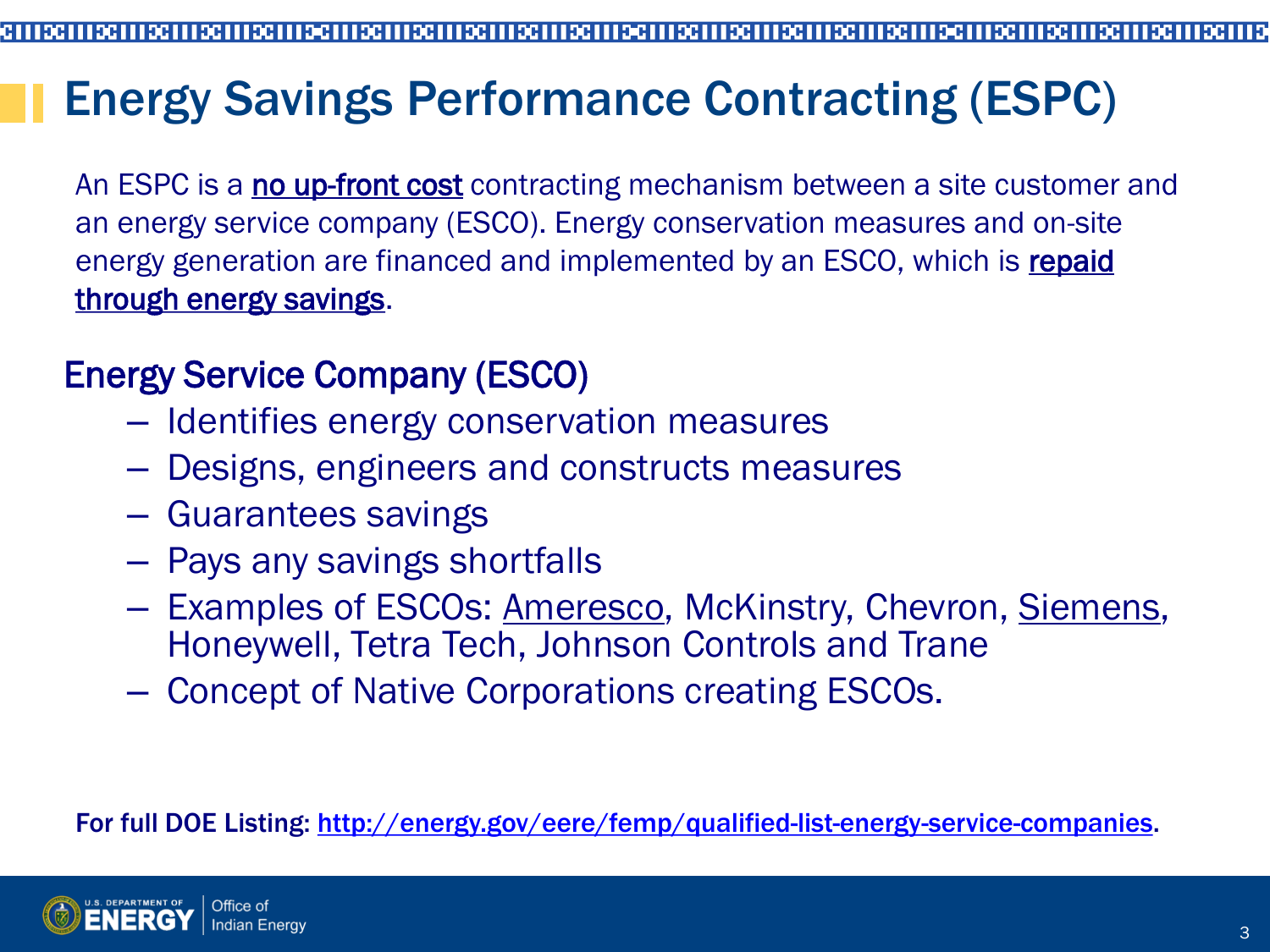# ESPCs Reallocate Current and Future Energy Spending



- Customer's Savings
- Guaranteed Savings for ESCO Services Fee and Financing
- **Energy and Operations and Maintenace Costs**

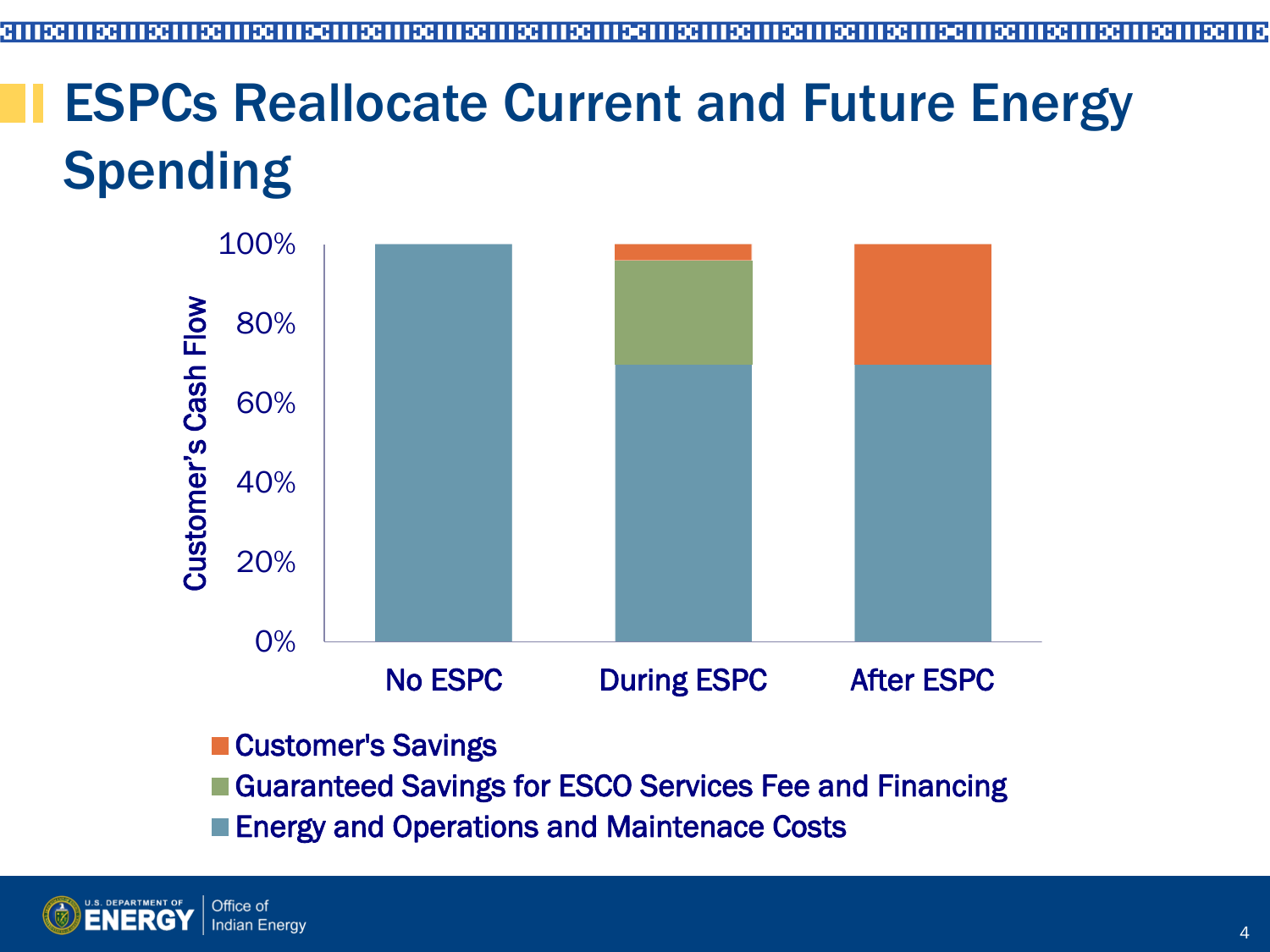# Typical ESPC Measures

- Lighting indoor, outdoor, street lights
- Heating Ventilation & Air Conditioning (HVAC)
- Energy Management Systems
- Motors and Variable Speed Drives
- Building Envelope Measures
- Water Conservation Measures
- DG and CHP renewable or fossil fuel
- Other Systems (kitchen, security, etc.)



Source: Katie Conway & Tim Leach